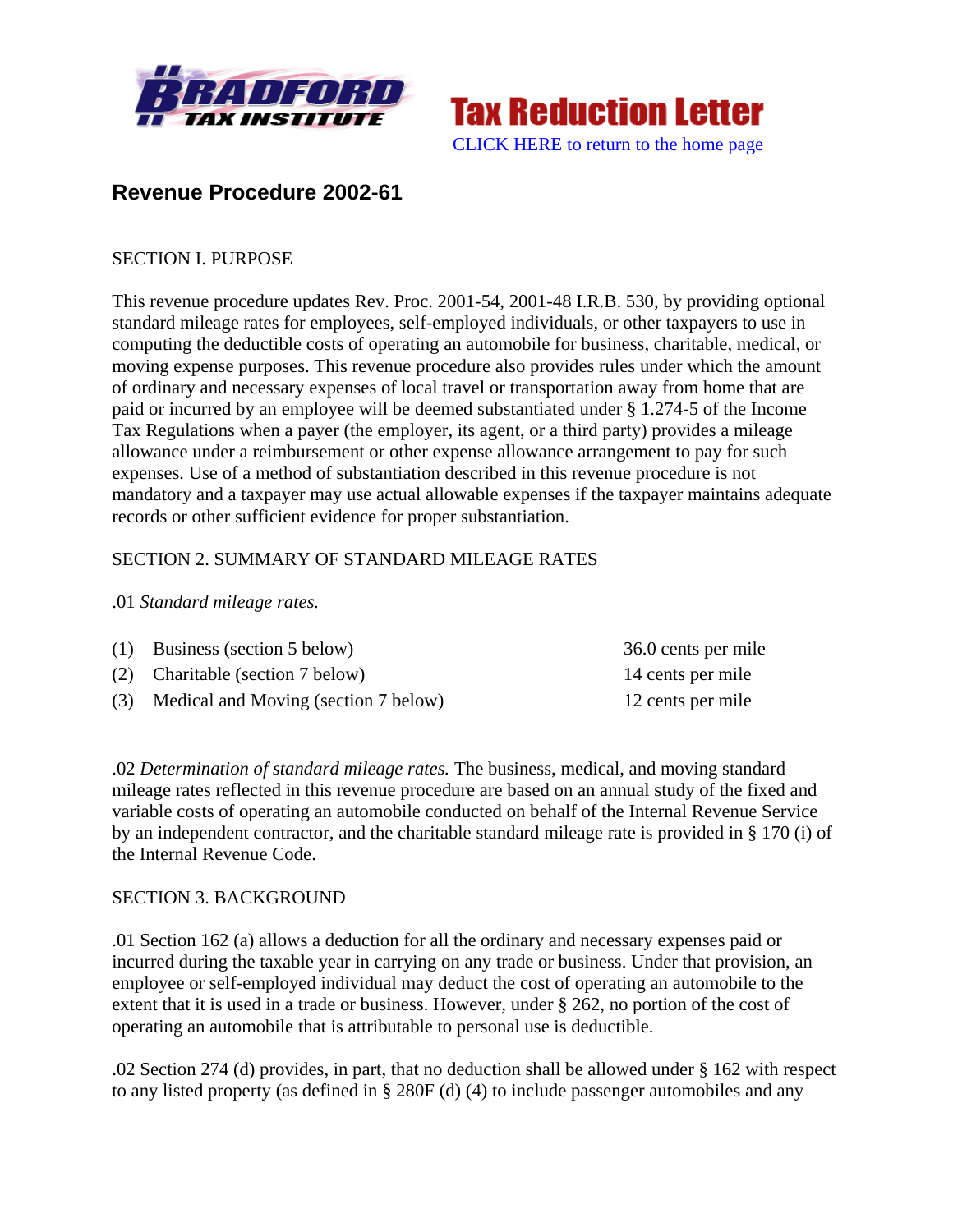other property used as a means of transportation) unless the taxpayer complies with certain substantiation requirements. The section further provides that regulations may prescribe that some or all of the substantiation requirements do not apply to an expense that does not exceed an amount prescribed by such regulations.

.03 Section 1.274-5 (j), in part, grants the Commissioner of Internal Revenue the authority to establish a method under which a taxpayer may use mileage rates to substantiate, for purposes of § 274 (d), the amount of the ordinary and necessary expenses of using a vehicle for local transportation and transportation to, from, and at the destination while traveling away from home.

.04 Section 1.274-5 (g), in part, grants the Commissioner the authority to prescribe rules relating to mileage allowances for ordinary and necessary expenses of using a vehicle for local transportation and transportation to, from, and at the destination while traveling away from home. Pursuant to this grant of authority, the Commissioner may prescribe rules under which such allowances, if in accordance with reasonable business practice, will be regarded as (1) equivalent to substantiation, by adequate records or other sufficient evidence, of the amount of such travel and transportation expenses for purposes of § 1.274-5 (c), and (2) satisfying the requirements of an adequate accounting to the employer of the amount of such expenses for purposes of § 1.274-5 (1).

.05 Section 62 (a) (2) (A) allows an employee, in determining adjusted gross income, a deduction for the expenses allowed by Part VI (§ 161 and following), subchapter B, chapter 1 of the Code, paid or incurred by the employee in connection with the performance of services as an employee under a reimbursement or other expense allowance arrangement with a payor.

.06 Section 62 (c) provides that an arrangement will not be treated as a reimbursement or other expense allowance arrangement for purposes of  $\S 62$  (a) (2) (A) if it-

- (1) does not require the employee to substantiate the expenses covered by the arrangement to the payor, or
- (2) provides the employee with the right to retain any amount in excess of the substantiated expenses covered under the arrangement. Section 62 (c) further provides that the substantiation requirements described therein shall not apply to any expense to the extent that, under the grant of regulatory authority prescribed in § 274 (d), the Commissioner has provided that substantiation is not required for such expense.

.07 Under § 1.62-2 (c) (1), a reimbursement or other expense allowance arrangement satisfies the requirements of § 62 (c) if it meets the requirements of business connection, substantiation, and returning amounts in excess of expenses as specified in the regulations. Section 1.62-2 (e) (2) specifically provides that substantiation of certain business expenses in accordance with rules prescribed under the authority of  $\S 1.274-5$  (g) will be treated as substantiation of the amount of such expenses for purposes of § 1.62-2. Under § 1.62-2 (f) (2), the Commissioner may prescribe rules under which an arrangement providing mileage allowances will be treated as satisfying the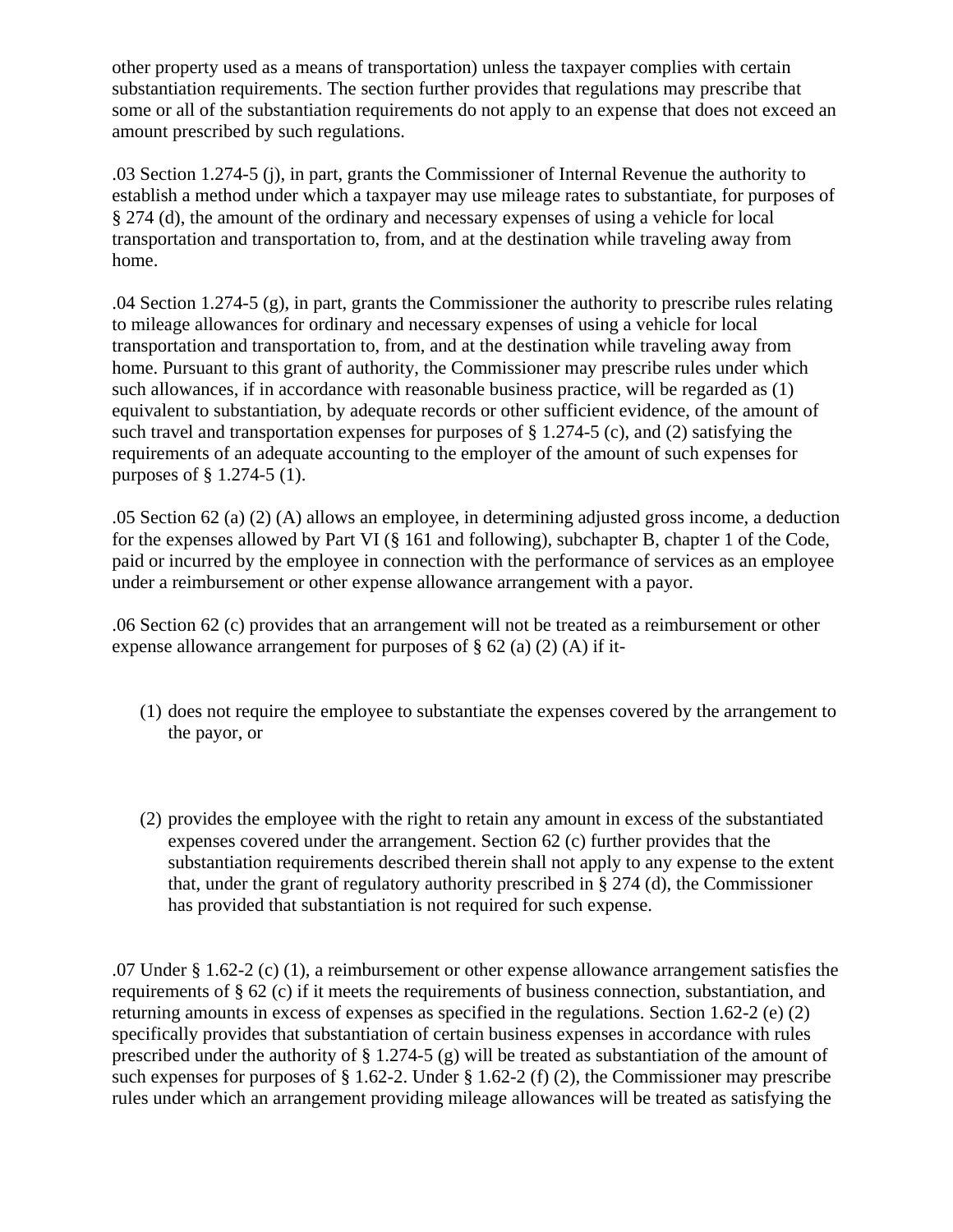requirement of returning amounts in excess of expenses, even though the arrangement does not require the employee to return the portion of such an allowance that relates to miles of travel substantiated and that exceeds the amount of the employee's expenses deemed substantiated pursuant to rules prescribed under § 274 (d), provided the allowance is reasonably calculated not to exceed the amount of the employee's expenses or anticipated expenses and the employee is required to return any portion of such an allowance that relates to miles of travel not substantiated.

.08 Section 1.62-2 (h) (2) (i) (B) provides that if a payor pays a mileage allowance under an arrangement that meets the requirements of  $\S$  1.62-2 (c) (1), the portion, if any, of the allowance that relates to miles of travel substantiated in accordance with § 1.62-2 (e), that exceeds the amount of the employee's expenses deemed substantiated for such travel pursuant to rules prescribed under § 274 (d) and § 1.274-5 (g), and that the employee is not required to return, is subject to withholding and payment of employment taxes. See §§ 31.3121 (a)-3, 31.3231 (e)-1 (a) (5), 31.3306 (b)-2, and 31.3401 (a)-4 of the Employment Tax Regulations. Because the employee is not required to return this excess portion, the reasonable period of time provisions of § 1.62-2 (g) (relating to the return of excess amounts) do not apply to this excess portion.

.09 Under § 1.62-2 (h) (2) (i) (B) (4), the Commissioner may, in his or her discretion, prescribe special rules regarding the timing of withholding and payment of employment taxes on mileage allowances.

# SECTION 4. DEFINITIONS

.01 *Standard mileage rate.* The term "standard mileage rate" means the applicable amount provided by the Service for optional use by employees or self-employed individuals in computing the deductible costs of operating automobiles (including vans, pickups, or panel trucks) they own or lease for business purposes, or by taxpayers in computing the deductible costs of operating automobiles for charitable, medical, or moving expense purposes.

.02 *Transportation expenses.* The term "transportation expenses" means the expenses of operating an automobile for local travel or transportation away from home.

.03 *Mileage allowance.* The term "mileage allowance" means a payment under a reimbursement or other expense allowance arrangement that meets the requirements specified in § 1.62-2 (e) (1) and that is

(1) paid with respect to the ordinary and necessary business expenses incurred, or which the payor reasonably anticipates will be incurred, by an employee for transportation expenses in connection with the performance of services as an employee of the employer,

(2) reasonably calculated not to exceed the amount of the expenses or the anticipated expenses, and

(3) paid at the applicable standard mileage rate, a flat rate or stated schedule, or in accordance with any other Service-specified rate or schedule.

.04 *Flat rate or stated schedule.* A mileage allowance is paid at a flat rate or stated schedule if it is provided on a uniform and objective basis with respect to the expenses described in section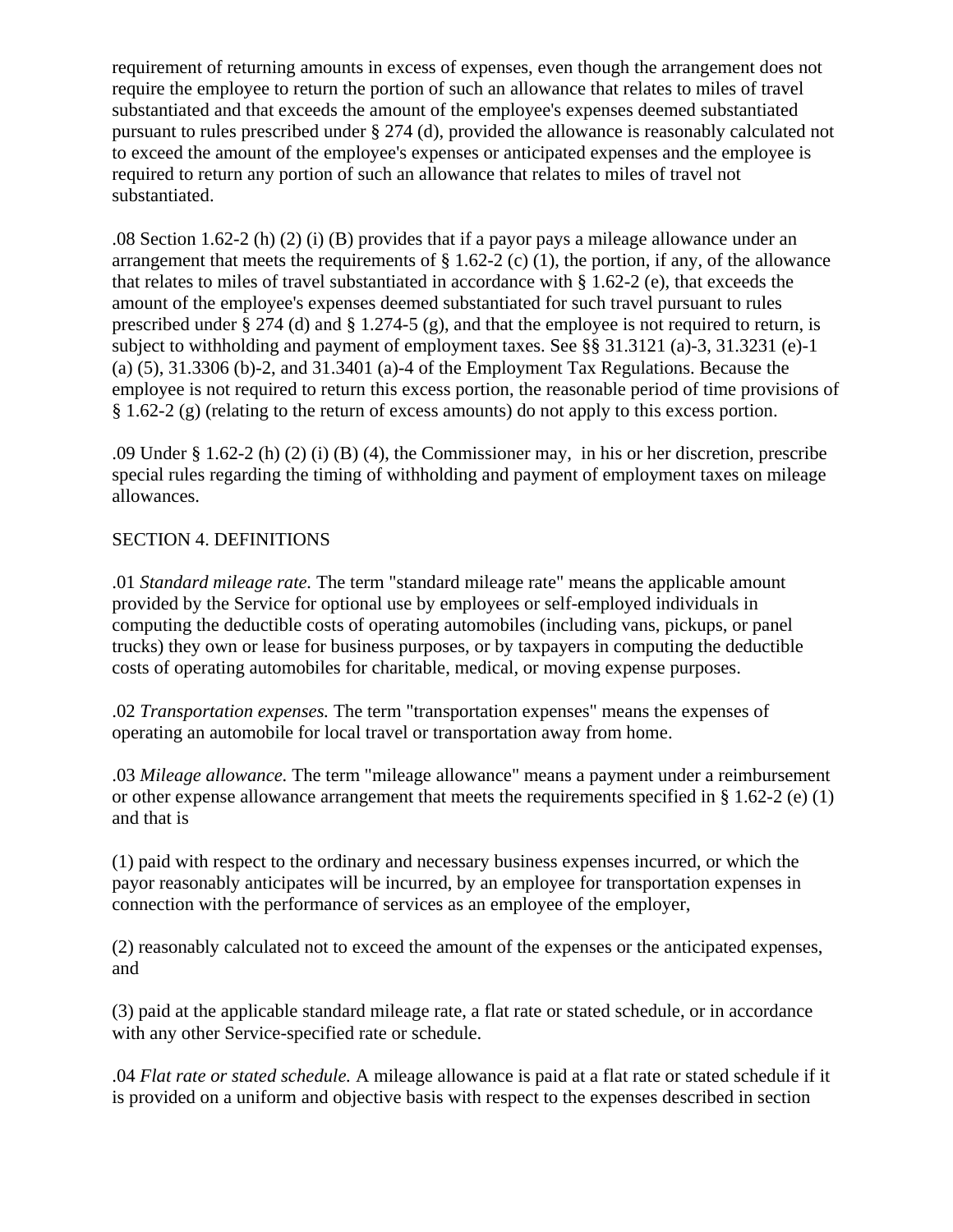4.03 of this revenue procedure. Such allowance may be paid periodically at a fixed rate, at a cents-per-mile rate, at a variable rate based on a stated schedule, at a rate that combines any of these rates, or on any other basis that is consistently applied and in accordance with reasonable business practice. Thus, for example, a periodic payment at a fixed rate to cover the fixed costs (including depreciation (or lease payments), insurance, registration and license fees, and personal property taxes) of driving an automobile in connection with the performance of services as an employee of the employer, coupled with a periodic payment at a cents-per-mile rate to cover the operating costs (including gasoline and all taxes thereon, oil, tires, and routine maintenance and repairs) of using an automobile for such purposes, is an allowance paid at a flat rate or stated schedule. Likewise, a periodic payment at a variable rate based on a stated schedule for different locales to cover the costs of driving an automobile in connection with the performance of services as an employee is an allowance paid at a flat rate or stated schedule.

# SECTION 5. BUSINESS STANDARD MILEAGE RATE

.01 *In general.* The standard mileage rate for transportation expenses is 36.0 cents per mile for all miles of use for business purposes. This business standard mileage rate will be adjusted annually (to the extent warranted) by the Service, and any such adjustment will be applied prospectively.

.02 *Use of the business standard mileage rate.* A taxpayer may use the business standard mileage rate with respect to an automobile that is either owned or leased by the taxpayer. A taxpayer generally may deduct an amount equal to either the business standard mileage rate times the number of business miles traveled or the actual costs (both operating and fixed) paid or incurred by the taxpayer that are allocable to traveling those business miles.

.03 *Business standard mileage rate in lieu of operating and fixed costs.* A deduction using the standard mileage rate for business miles is computed on a yearly basis and is in lieu of all operating and fixed costs of the automobile allocable to business purposes (except as provided in section 9.06 of this revenue procedure). Such items as depreciation (or lease payments), maintenance and repairs, tires, gasoline (including all taxes thereon), oil, insurance, and license and registration fees are included in operating and fixed costs for this purpose.

.04 *Parking fees, tolls, interest, and taxes.* Parking fees and tolls attributable to use of the automobile for business purposes may be deducted as separate items. Likewise, interest relating to the purchase of the automobile as well as state and local personal property taxes may be deducted as separate items, but only to the extent allowable under §§ 163 or 164, respectively. If the automobile is operated less than 100 percent for business purposes, an allocation is required to determine the business and nonbusiness portion of the taxes and interest deduction allowable. However,  $\S$  163 (h) (2) (A) expressly provides that interest is nondeductible personal interest when it is paid or accrued on indebtedness properly allocable to the trade or business of performing services as an employee. Section 164 also expressly provides that state and local taxes that are paid or accrued by a taxpayer in connection with an acquisition or disposition of property will be treated as part of the cost of the acquired property or as a reduction in the amount realized on the disposition of such property.

.05 *Depreciation.* For owned automobiles placed in service for business purposes, and for which the business standard mileage rate has been used for any year, depreciation will be considered to have been allowed at the rate of 12 cents per mile for 1998 and 1999; 14 cents per mile for 2000;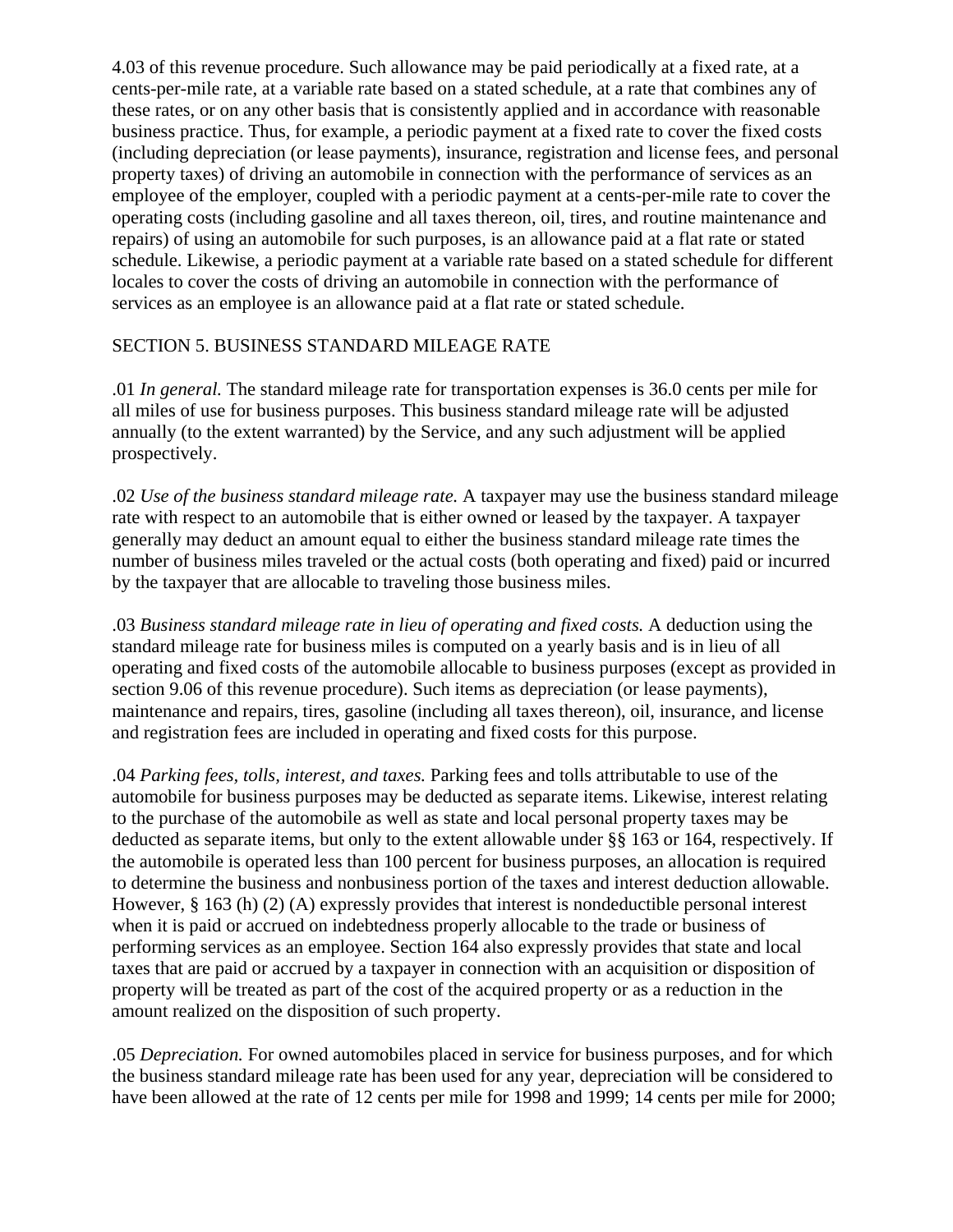15 cents per mile for 2001 and 2002; and 16 cents per mile for 2003, for those years in which the business standard mileage rate was used. If actual costs were used for one or more of those years, the rates above will not apply to any year in which such costs were used. The depreciation described above will reduce the basis of the automobile (but not below zero) in determining adjusted basis as required by § 1016.

# .06 *Limitations.*

(1) The business standard mileage rate may not be used to compute the deductible expenses of (a) automobiles used for hire, such as taxicabs, or (b) two or more automobiles used simultaneously (such as in fleet operations).

(2) The business standard mileage rate may not be used to compute the deductible business expenses of an automobile leased by a taxpayer unless the taxpayer uses either the business standard mileage rate or a "FAVR" allowance (as provided in section 8 of this revenue procedure) to compute the deductible business expenses of the automobile for the entire lease period (including renewals). For a lease commencing on or before December 31, 1997, the "entire lease period" means the portion of the lease period (including renewals) remaining after that date.

(3) The business standard mileage rate may not be used to compute the deductible expenses of an automobile for which the taxpayer has (a) claimed depreciation using a method other than straight-line for its estimated useful life, (b) claimed a § 179 deduction, or (c) used the Accelerated Cost Recovery System (ACRS) under former § 168 or the Modified Accelerated Cost Recovery System (MACRS) under current § 168. By using the business standard mileage rate, the taxpayer has elected to exclude the automobile (if owned) from MACRS pursuant to § 168 (f) (1). If, after using the business standard mileage rate, the taxpayer uses actual costs, the taxpayer must use straight-line depreciation for the automobile's remaining estimated useful life (subject to the applicable depreciation deduction limitations under § 280F).

(4) The business standard mileage rate and this revenue procedure may not be used to compute the amount of the deductible automobile expenses of an employee of the United States Postal Service incurred in performing services involving the collection and delivery of mail on a rural route if the employee receives qualified reimbursements (as defined in § 162 (o)) for such expenses. *See* § 162 (o) for the rules that apply to these qualified reimbursements.

# SECTION 6. RESERVED

# SECTION 7. CHARITABLE, MEDICAL, AND MOVING STANDARD MILEAGE RATE

.01 *Charitable.* Section 170 (i) provides a standard mileage rate of 14 cents per mile for purposes of computing the charitable deduction for use of an automobile in connection with rendering gratuitous services to a charitable organization under § 170.

.02 *Medical and moving.* The standard mileage rate is 12 cents per mile for use of an automobile (a) to obtain medical care described in § 213, or (b) as part of a move for which the expenses are deductible under § 217. The standard mileage rates for medical and moving transportation expenses will be adjusted annually (to the extent warranted) by the Service, and any such adjustment will be applied prospectively.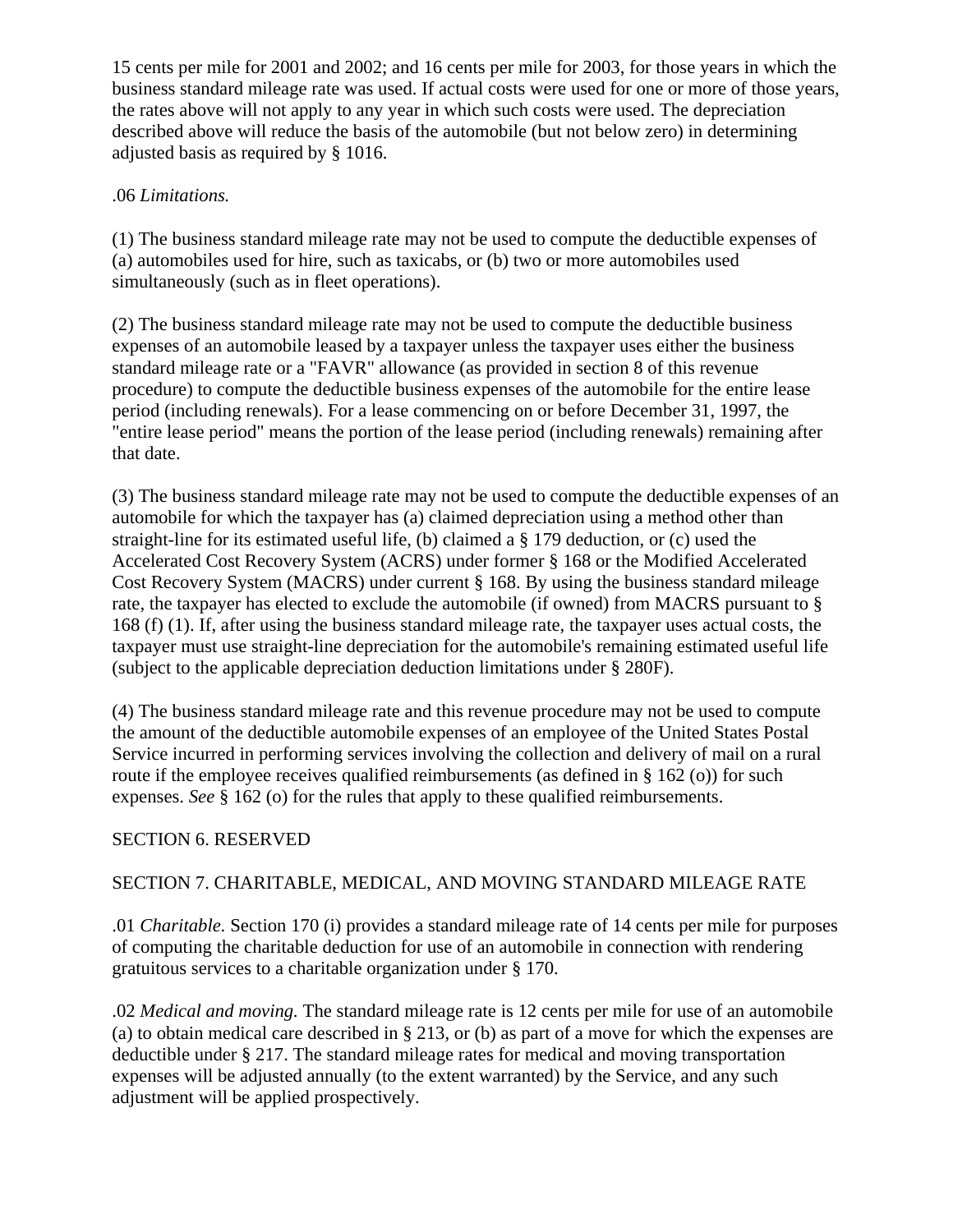.03 *Charitable, medical, or moving expense standard mileage rate in lieu of operating expenses.* A deduction computed using the applicable standard mileage rate for charitable, medical, or moving expense miles is in lieu of all operating expenses (including gasoline and oil) of the automobile allocable to such purposes. Costs for such items as depreciation (or lease payments), insurance, and license and registration fees are not deductible, and are not included in such standard mileage rates.

.04 *Parking fees, tolls, interest, and taxes.* Parking fees and tolls attributable to the use of the automobile for charitable, medical, or moving expense purposes may be deducted as separate items. Interest relating to the purchase of the automobile and state and local personal property taxes are not deductible as charitable, medical, or moving expenses, but they may be deducted as separate items to the extent allowable under §§ 163 or 164, respectively.

# SECTION 8. FIXED AND VARIABLE RATE ALLOWANCE

# .01 *In general.*

(1) The ordinary and necessary expenses paid or incurred by an employee in driving an automobile owned or leased by the employee in connection with the performance of services as an employee of the employer will be deemed substantiated (in an amount determined under section 9 of this revenue procedure) when a payor reimburses such expenses with a mileage allowance using a flat rate or stated schedule that combines periodic fixed and variable rate payments that meet all the requirements of section 8 of this revenue procedure (a FAVR allowance).

(2) The amount of a FAVR allowance must be based on data that (a) is derived from the base locality, (b) reflects retail prices paid by consumers, and (c) is reasonable and statistically defensible in approximating the actual expenses employees receiving the allowance would incur as owners of the standard automobile.

# .02 *Definitions.*

(1) *FAVR allowance.* A FAVR allowance includes periodic fixed payments and periodic variable payments. A payor may maintain more than one FAVR allowance. A FAVR allowance that uses the same payor, standard automobile (or an automobile of the same make and model that is comparably equipped), retention period, and business use percentage is considered one FAVR allowance, even though other features of the allowance may vary. A FAVR allowance also includes any optional high mileage payments; however, such optional high mileage payments are included in the employee's gross income, are reported as wages or other compensation on the employee's Form W-2, and are subject to withholding and payment of employment taxes when paid. See section 9.05 of this revenue procedure. An optional high mileage payment covers the additional depreciation for a standard automobile attributable to business miles driven and substantiated by the employee for a calendar year in excess of the annual business mileage for that year. If an employee is covered by the FAVR allowance for less than the entire calendar year, the annual business mileage may be prorated on a monthly basis for purposes of the preceding sentence.

(2) *Periodic fixed payment.* A periodic fixed payment covers the projected fixed costs (including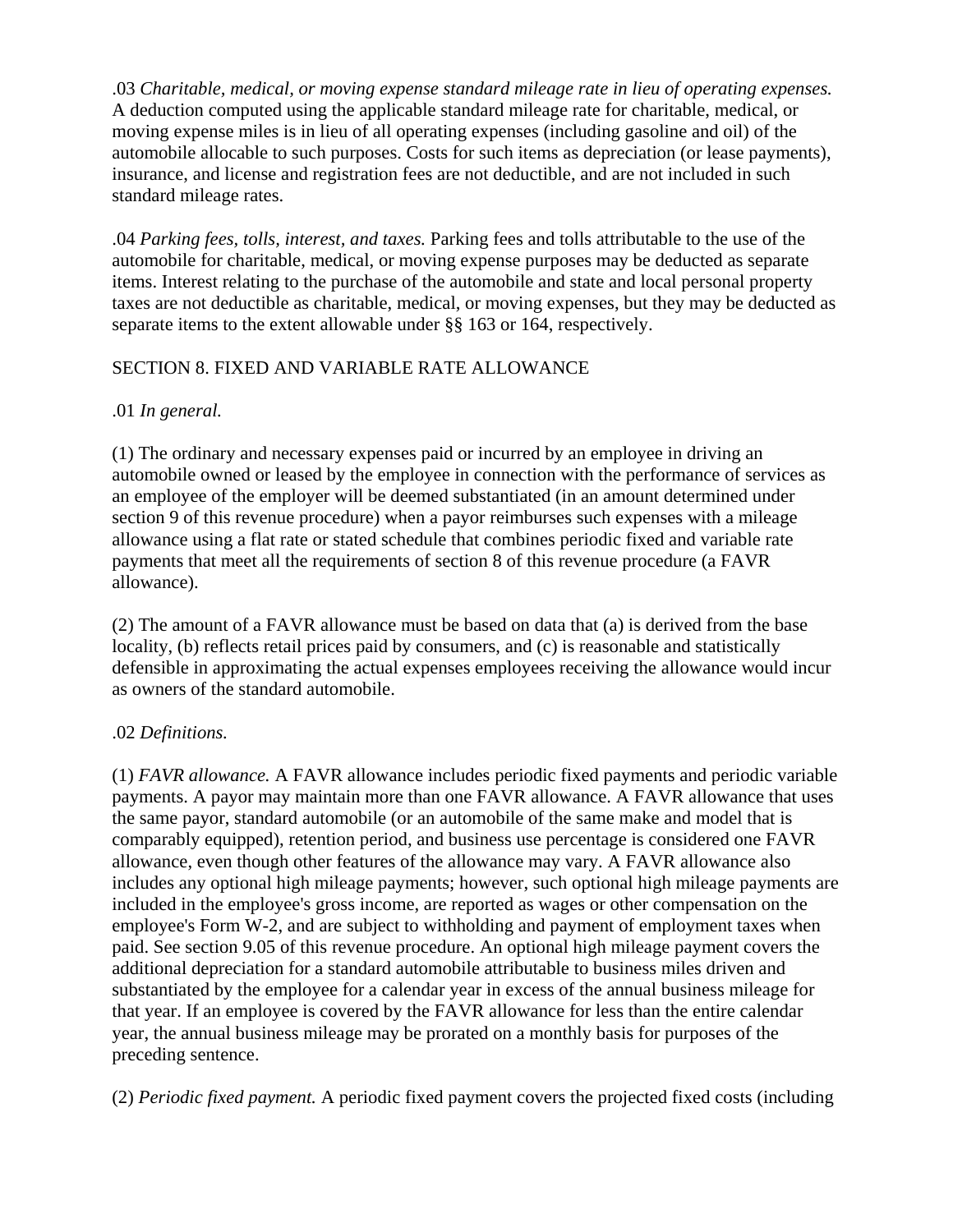depreciation (or lease payments), insurance, registration and license fees, and personal property taxes) of driving the standard automobile in connection with the performance of services as an employee of the employer in a base locality, and must be paid at least quarterly. A periodic fixed payment may be computed by (a) dividing the total projected fixed costs of the standard automobile for all years of the retention period, determined at the beginning of the retention period, by the number of periodic fixed payments in the retention period, and (b) multiplying the resulting amount by the business use percentage.

(3) *Periodic variable payment.* A periodic variable payment covers the projected operating costs (including gasoline and all taxes thereon, oil, tires, and routine maintenance and repairs) of driving a standard automobile in connection with the performance of services as an employee of the employer in a base locality, and must be paid at least quarterly. The rate of a periodic variable payment for a computation period may be computed by dividing the total projected operating costs for the standard automobile for the computation period, determined at the beginning of the computation period, by the computation period mileage. A computation period can be any period of a year or less. Computation period mileage is the total mileage (business and personal) a payor reasonably projects a standard automobile will be driven during a computation period and equals the retention mileage divided by the number of computation periods in the retention period. For each business mile substantiated by the employee for the computation period, the periodic variable payment must be paid at a rate that does not exceed the rate for that computation period.

(4) *Base locality.* A base locality is the particular geographic locality or region of the United States in which the costs of driving an automobile in connection with the performance of Cervices as an employee of the employer are generally paid or incurred by the employee. Thus, for purposes of determining the amount of fixed costs, the base locality is generally the geographic locality or region in which the employee resides. For purposes of determining the amount of operating costs, the base locality is generally the geographic locality or region in which the employee drives the automobile in connection with the performance of services as an employee of the employer.

(5) *Standard automobile.* A standard automobile is the automobile selected by the payor on which a specific FAVR allowance is based.

(6) *Standard automobile cost.* The standard automobile cost for a calendar year may not exceed 95 percent of the sum of (a) the retail dealer invoice cost of the standard automobile in the base locality, and (b) state and local sales or use taxes applicable on the purchase of such an automobile. Further, the standard automobile cost may not exceed \$26,900.

(7) *Annual mileage.* Annual mileage is the total mileage (business and personal) a payor reasonably projects a standard automobile will be driven during a calendar year. Annual mileage equals the annual business mileage divided by the business use percentage.

(8) *Annual business mileage.* Annual business mileage is the mileage a payor reasonably projects a standard automobile will be driven by an employee in connection with the performance of services as an employee of the employer during the calendar year, but may not be less than 6,250 miles for a calendar year. Annual business mileage equals the annual mileage multiplied by the business use percentage.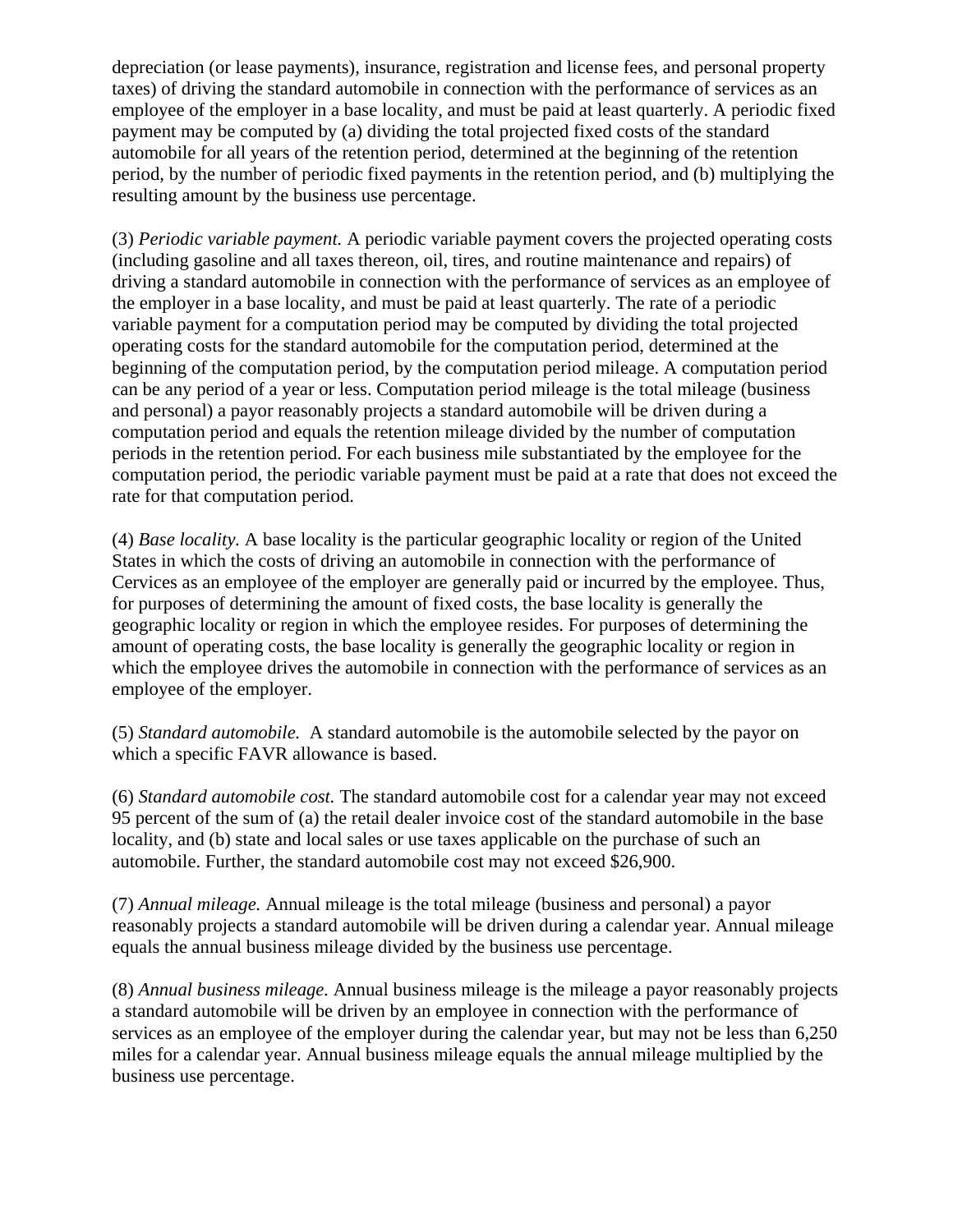(9) *Business use percentage.* A business use percentage is determined by dividing the annual business mileage by the annual mileage. The business use percentage may not exceed 75 percent. In lieu of demonstrating the reasonableness of the business use percentage based on records of total mileage and business mileage driven by the employees annually, a payor may use a business use percentage that is less than or equal to the following percentages for a FAVR allowance that is paid for the following annual business mileage:

| <b>Annual business mileage</b>         | <b>Business use percentage</b> |  |
|----------------------------------------|--------------------------------|--|
| $6,250$ or more but less than $10,000$ | 45 percent                     |  |
| 10,000 or more but less than $15,000$  | 55 percent                     |  |
| 15,000 or more but less than $20,000$  | 65 percent                     |  |
| $20,000$ or more                       | 75 percent                     |  |

(10) *Retention period.* A retention period is the period in calendar years selected by the payor during which the payor expects an employee to drive a standard automobile in connection with the performance of services as an employee of the employer before the automobile is replaced. Such period may not be less than two calendar years.

(11) *Retention mileage.* Retention mileage is the annual mileage multiplied by the number of calendar years in the retention period.

(12) *Residual value.* The residual value of a standard automobile is the projected amount for which it could be sold at the end of the retention period after being driven the retention mileage. The Service will accept the following safe harbor residual values for a standard automobile computed as a percentage of the standard automobile cost:

| <b>Retention period</b> | <b>Residual value</b> |  |
|-------------------------|-----------------------|--|
| 2-year                  | 70 percent            |  |
| 3-year                  | 60 percent            |  |
| 4-year                  | 50 percent            |  |

.03 *FAVR allowance in lieu of operating and fixed costs.*

(1) A reimbursement computed using a FAVR allowance is in lieu of the employee's deduction of all the operating and fixed costs paid or incurred by an employee in driving the automobile in connection with the performance of services as an employee of the employer, except as provided in section 9.06 of this revenue procedure. Such items as depreciation (or lease payments), maintenance and repairs, tires, gasoline (including all taxes thereon), oil, insurance, license and registration fees, and personal property taxes are included in operating and fixed costs for this purpose.

(2) Parking fees and tolls attributable to an employee driving the standard automobile in connection with the performance of services as an employee of the employer are not included in fixed and operating costs and may be deducted as separate items. Similarly, interest relating to the purchase of the standard automobile may be deducted as a separate item, but only to the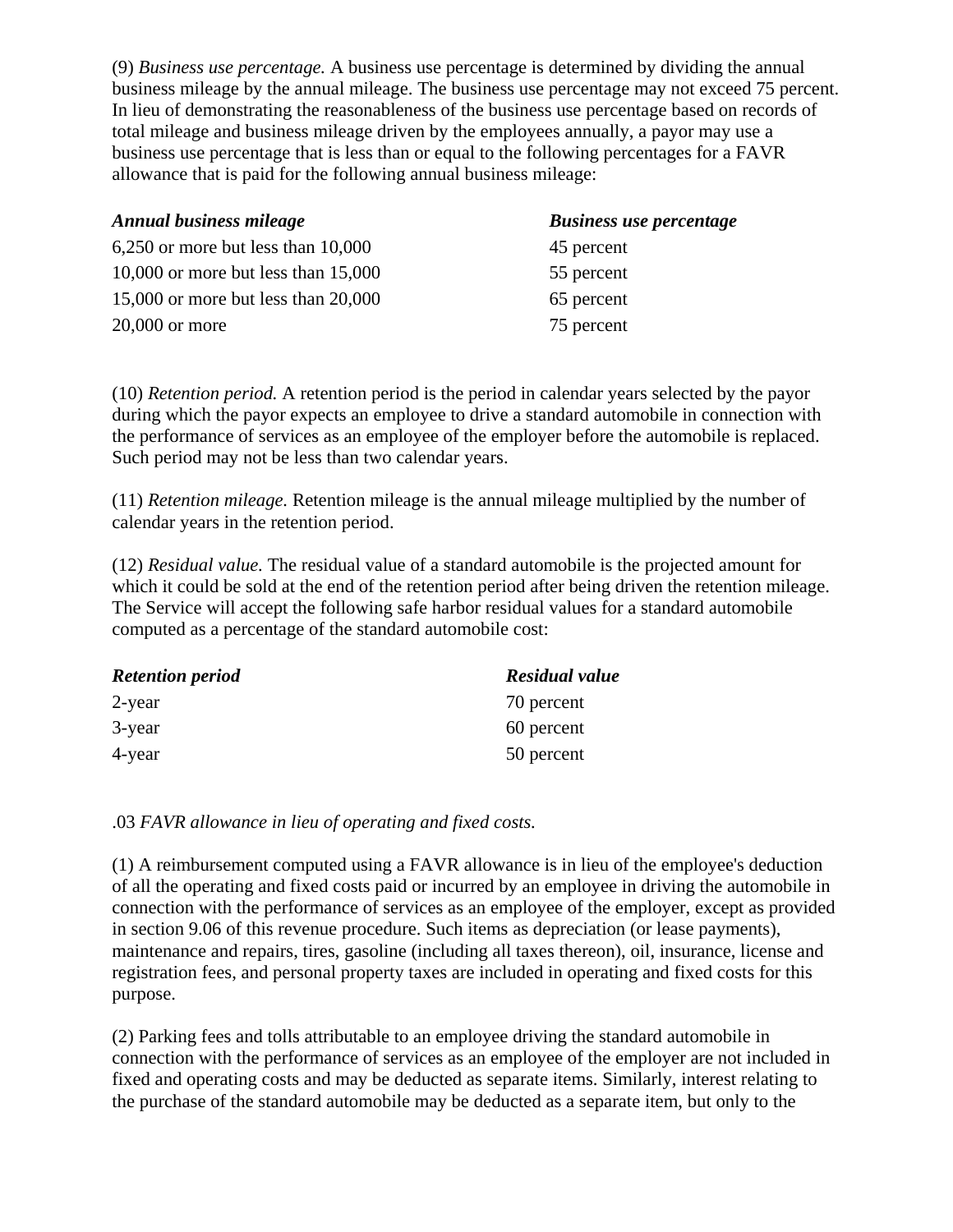extent that the interest is an allowable deduction under § 163.

# .04 *Depreciation.*

(1) A FAVR allowance may not be paid with respect to an automobile for which the employee has (a) claimed depreciation using a method other than straight-line for its estimated useful life, (b) claimed a § 179 deduction, or (c) used the Accelerated Cost Recovery System (ACRS) under former § 168 or the Modified Accelerated Cost Recovery System (MACRS) under current § 168. If an employee uses actual costs for an owned automobile that has been covered by a FAVR allowance, the employee must use straight-line depreciation for the automobile's remaining estimated useful life (subject to the applicable depreciation deduction limitations under § 280F).

(2) Except as provided in section 8.04 (3) of this revenue procedure, the total amount of the depreciation component for the retention period taken into account in computing the periodic fixed payments for that retention period may not exceed the excess of the standard automobile cost over the residual value of the standard automobile. In addition, the total amount of such depreciation component may not exceed the sum of the annual § 280F limitations on depreciation (in effect at the beginning of the retention period) that apply to the standard automobile during the retention period.

(3) If the depreciation component of periodic fixed payments exceeds the limitations in section 8.04 (2) of this revenue procedure, that section will be treated as satisfied in any year during which the total annual amount of the periodic fixed payments and the periodic variable payments made to an employee driving 80 percent of the annual business mileage of the standard automobile does not exceed the amount obtained by multiplying 80 percent of the annual business mileage of the standard automobile by the applicable business standard mileage rate for that year (see, for example, section 5.01 of this revenue procedure).

(4) The depreciation included in each periodic fixed payment portion of a FAVR allowance paid with respect to an automobile will reduce the basis of the automobile (but not below zero) in determining adjusted basis as required by § 1016. See section 8.07 (2) of this revenue procedure for the requirement that the employer report the depreciation component of a periodic fixed payment to the employee.

# .05 *FAVR allowance limitations.*

(1) A FAVR allowance may be paid only to an employee who substantiates to the pay or for a calendar year at least 5,000 miles driven in connection with the performance of services as an employee of the employer or, if greater, 80 percent of the annual business mileage of that FAVR allowance, If the employee is covered by the FAVR allowance for less than the entire calendar year, these limits may be prorated on a monthly basis.

(2) A FAVR allowance may not be paid to a control employee (as defined in § 1.61-21 (f) (5) and  $(6)$ , excluding the \$100,000 limitation in paragraph  $(f)$   $(5)$   $(iii)$ ).

(3) At no time during a calendar year may a majority of the employees covered by a FAVR allowance be management employees.

(4) At all times during a calendar year at least five employees of an employer must be covered by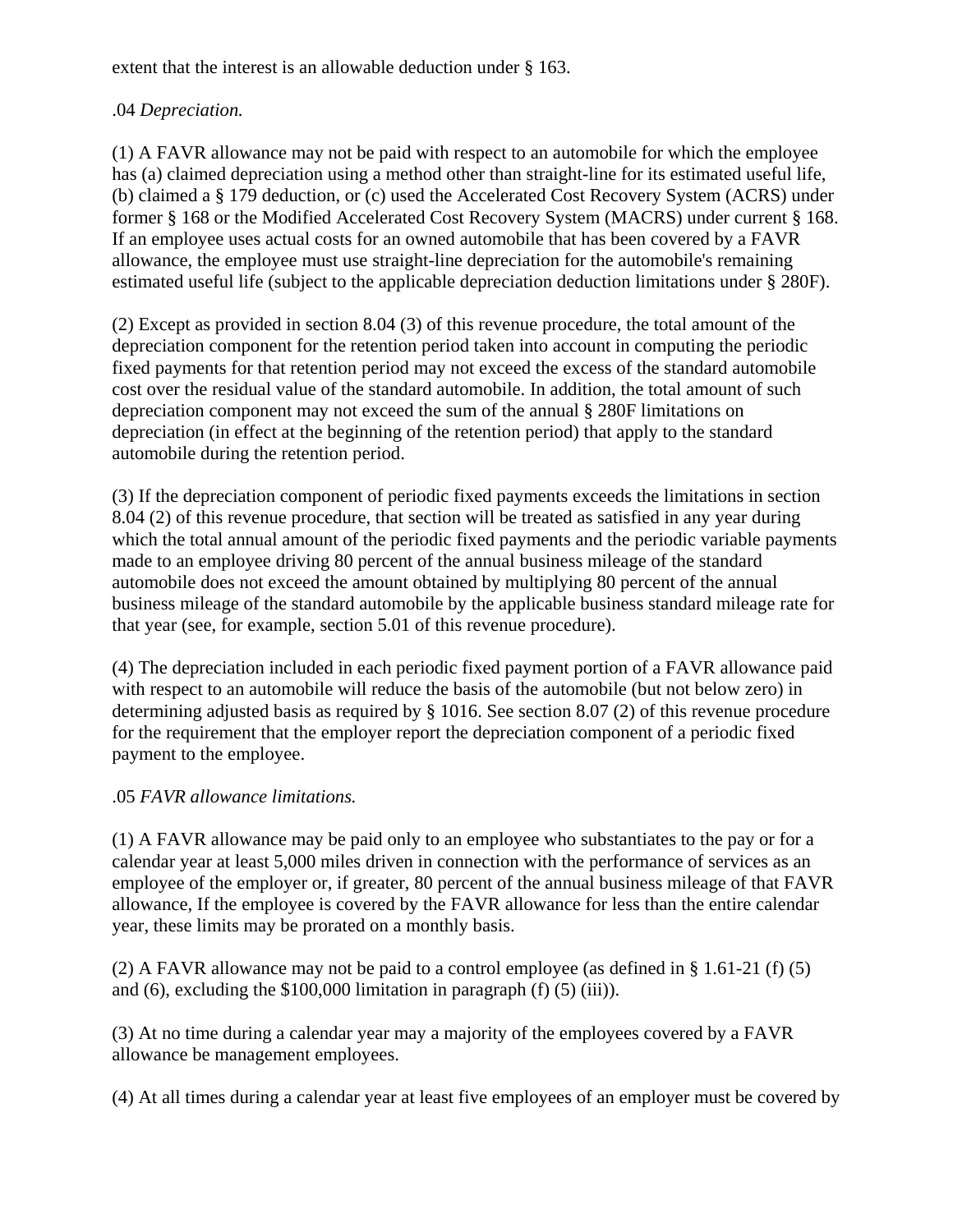one or more FAVR allowances.

(5) A FAVR allowance may be paid only with respect to an automobile (a) owned or leased by the employee receiving the payment, (b) the cost of which, when new, is at least 90 percent of the standard automobile cost taken into account for purposes of determining the FAVR allowance for the first calendar year the employee receives the allowance with respect to that automobile, and (c) the model year of which does not differ from the current calendar year by more than the number of years in the retention period.

(6) A FAVR allowance may not be paid with respect to an automobile leased by an employee for which the employee has used actual expenses to compute the deductible business expenses of the automobile for any year during the entire lease period. For a lease commencing on or before December 31, 1997, the "entire lease period" means the portion of the lease period (including renewals) remaining after that date.

(7) The insurance cost component of a FAVR allowance must be based on the rates charged in the base locality for insurance coverage on the standard automobile during the current calendar year without taking into account such rate-increasing factors as poor driving records or young drivers.

(8) A FAVR allowance may be paid only to an employee whose insurance coverage limits on the automobile with respect to which the FAVR allowance is paid are at least equal to the insurance coverage limits used to compute the periodic fixed payment under that FAVR allowance.

.06 *Employee reporting.* Within 30 days after an employee's automobile is initially covered by a FAVR allowance, or is again covered by a FAVR allowance if such coverage has lapsed, the employee by written declaration must provide the payor with the following information: (a) the make, model, and year of the employee's automobile, (b) written proof of the insurance coverage limits on the automobile, (c) the odometer reading of the automobile, (d) if owned, the purchase price of the automobile or, if leased, the price at which the automobile is ordinarily sold by retailers (the gross capitalized cost of the automobile), and (e) if owned, whether the employee has claimed depreciation with respect to the automobile using any of the depreciation methods prohibited by section 8.04 (1) of this revenue procedure or, if leased, whether the employee has computed deductible business expenses with respect to the automobile using actual expenses. The information described in (a), (b), and (c) of the preceding sentence also must be supplied by the employee to the payor within 30 days alter the beginning of each calendar year that the employee's automobile is covered by a FAVR allowance.

### .07 *Payor recordkeeping and reporting.*

(1) The payor or its agent must maintain written records setting forth (a) the statistical data and projections on which the FAVR allowance payments are based, and (b) the information provided by the employees pursuant to section 8.06 of this revenue procedure.

(2) Within 30 days of the end of each calendar year, the employer must provide each employee covered by a FAVR allowance during that year with a statement that, for automobile owners, lists the amount of depreciation included in each periodic fixed payment portion of the FAVR allowance paid during that calendar year and explains that by receiving a FAVR allowance the employee has elected to exclude the automobile from MACRS pursuant to § 168 (f) (1). For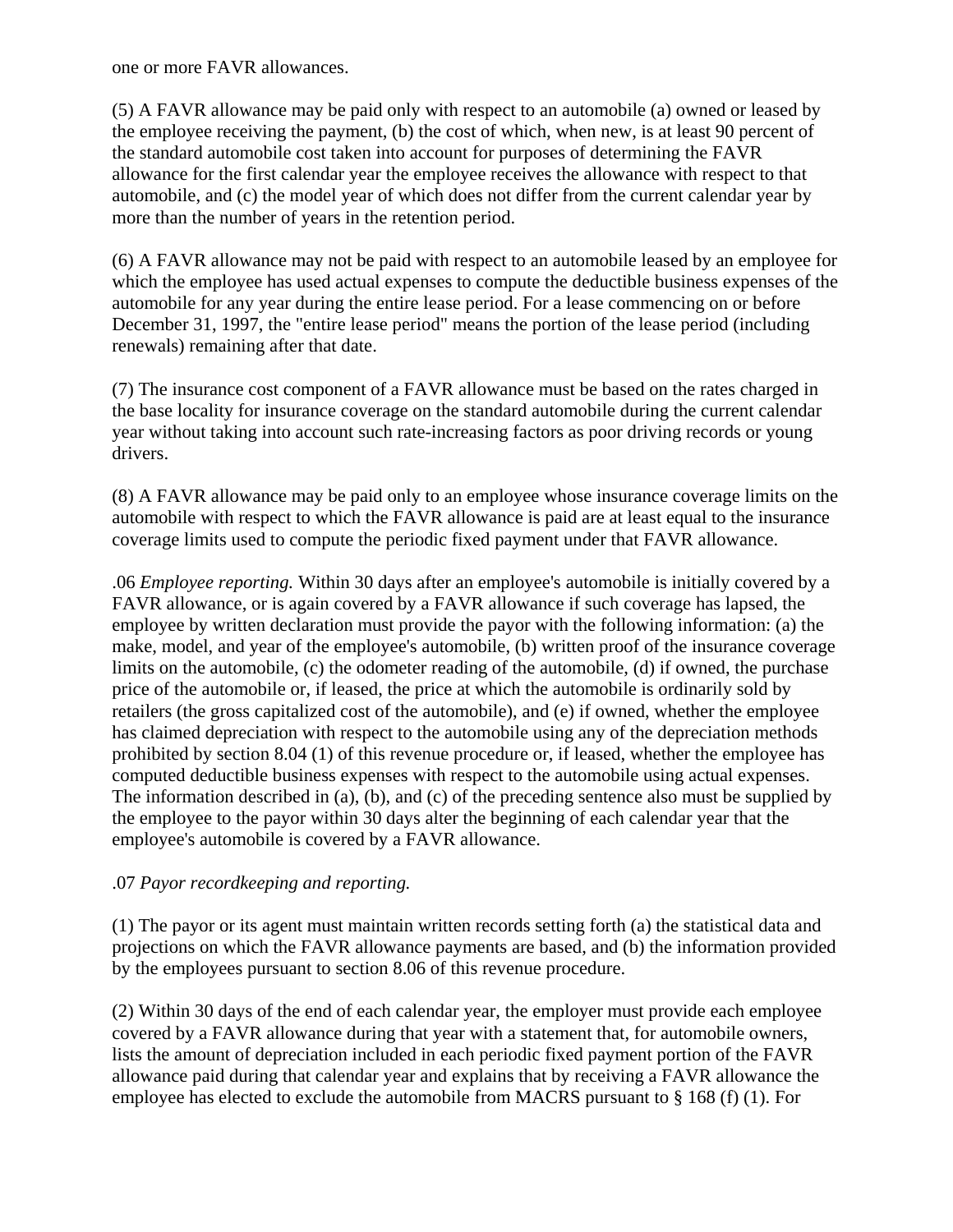automobile lessees, the statement must explain that by receiving the FAVR allowance the employee may not compute the deductible business expenses of the automobile using actual expenses for the entire lease period (including renewals). For a lease commencing on or before December 31, 1997, the "entire lease period" means the portion of the lease period (including renewals) remaining after that date.

.08 *Failure to meet section 8 requirements.* If an employee receives a mileage allowance that fails to meet one or more of the requirements of section 8 of this revenue procedure, the employee may not be treated as covered by any FAVR allowance of the payor during the period of such failure. Nevertheless, the expenses to which that mileage allowance relates may be deemed substantiated using the method described in sections 5, 9.01 (1), and 9.02 of this revenue procedure to the extent the requirements of those sections are met.

# SECTION 9. APPLICATION

.01 If a payor pays a mileage allowance in lieu of reimbursing actual transportation expenses incurred or to be incurred by an employee, the amount of the expenses that is deemed substantiated to the payor is either:

- (1) for any mileage allowance other than a FAVR allowance, the lesser of the amount paid under the mileage allowance or the applicable standard mileage rate in section 5.01 of this revenue procedure multiplied by the number of business miles substantiated by the employee; or
- (2) for a FAVR allowance, the amount paid under the FAVR allowance less the sum of (a) any periodic variable rate payment that relates to miles in excess of the business miles substantiated by the employee and that the employee fails to return to the payor although required to do so, (b) any portion of a periodic fixed payment that relates to a period during which the employee is treated as not covered by the FAVR allowance and that the employee fails to return to the payor although required to do so, and (c) any optional high mileage payments.

.02 If the amount of transportation expenses is deemed substantiated under the rules provided in section 9.01 of this revenue procedure, and the employee actually substantiates to the payor the elements of time, place (or use), and business purpose of the transportation expenses in accordance with paragraphs (b) (2) (travel away from home), (b) (6) (listed property, which includes passenger automobiles and any other property used as a means of transportation), and (c) of § 1.274-5, the employee is deemed to satisfy the adequate accounting requirements of § 1.274-5 (f), as well as the requirement to substantiate by adequate records or other sufficient evidence for purposes of § 1.274-5 (c). See § 1.62-2 (c) (1) for the rule that an arrangement must require business expenses to be substantiated to the payor within a reasonable period of time.

.03 An arrangement providing mileage allowances will be treated as satisfying the requirement of § 1.62-2 (f) (2) with respect to returning amounts in excess of expenses as follows: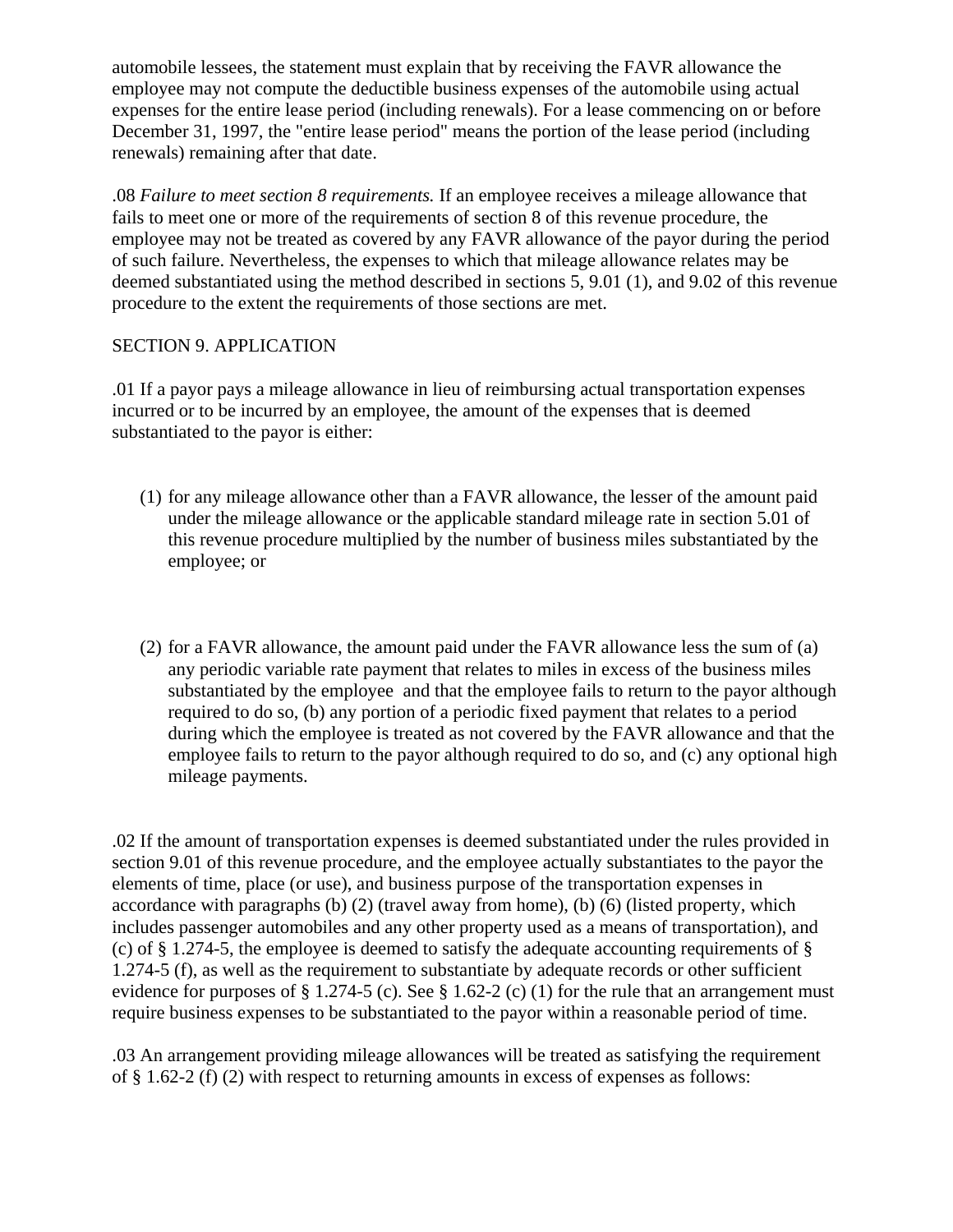- (1) For a mileage allowance other than a FAVR allowance, the requirement to return excess amounts will be treated as satisfied if the employee is required to return within a reasonable period of time (as defined in  $\S 1.62-2(g)$ ) any portion of such an allowance that relates to miles of travel not substantiated by the employee, even though the arrangement does not require the employee to return the portion of such an allowance that relates to the miles of travel substantiated and that exceeds the amount of the employee's expenses deemed substantiated. For example assume a payor provides an employee an advance mileage allowance of \$80 based on an anticipated 200 business miles at 40 cents per mile (at a time when the applicable business standard mileage rate is 36.0 cents per mile), and the employee substantiates 120 business miles. The requirement to return excess amounts will be treated as satisfied if the employee is required to return the portion of the allowance that relates to the 80 unsubstantiated business miles (\$32) even though the employee is not required to return the portion of the allowance (\$4.80) that exceeds the amount of the employee's expenses deemed substantiated under section 9.01 of this revenue procedure (\$43.20) for the 120 substantiated business miles. However, the \$4.80 excess portion of the allowance is treated as paid under a nonaccountable plan as discussed in section 9.05.
- (2) For a FAVR allowance, the requirement to return excess amounts will be treated as satisfied if the employee is required to return within a reasonable period of time (as defined in § 1.62-2 (g)), (a) the portion (if any) of the periodic variable payment received that relates to miles in excess of the business miles substantiated by the employee, and (b) the portion (if any) of a periodic fixed payment that relates to a period during which the employee was not covered by the FAVR allowance.

.04 An employee is not required to include in gross income the portion of a mileage allowance received from a payor that is less than or equal to the amount deemed substantiated under section 9.01 of this revenue procedure, provided the employee substantiates in accordance with section 9.02. *See §* 1.274-5 (f) (2) (i). In addition, such portion of the allowance is treated as paid under an accountable plan, is not reported as wages or other compensation on the employee's Form W-2, and is exempt from the withholding and payment of employment taxes. *See §§* 1.62-2 (c) (2) and (c) (4).

.05 An employee is required to include in gross income only the portion of a mileage allowance received from a payor that exceeds the amount deemed substantiated under section 9.01 of this revenue procedure, provided the employee substantiates in accordance with section 9.02 of this revenue procedure. *See §* 1.274-5 (f) (2) (ii). In addition, the excess portion of the allowance is treated as paid under a nonaccountable plan, is reported as wages or other compensation on the employee's Form W-2, and is subject to withholding and payment of employment taxes. *See* §§ 1.62-2 (c) (3) (ii), (c) (5), and (h) (2) (i) (B).

### .06

(1) Except as otherwise provided in section 9.06 (2) of this revenue procedure with respect to leased automobiles, if the amount of the expenses deemed substantiated under the rules provided in section 9.01 of this revenue procedure is less than the amount of the employee's business transportation expenses, the employee may claim an itemized deduction for the amount by which the business transportation expenses exceed the amount that is deemed substantiated, provided the employee substantiates all the business transportation expenses, includes on Form 2106,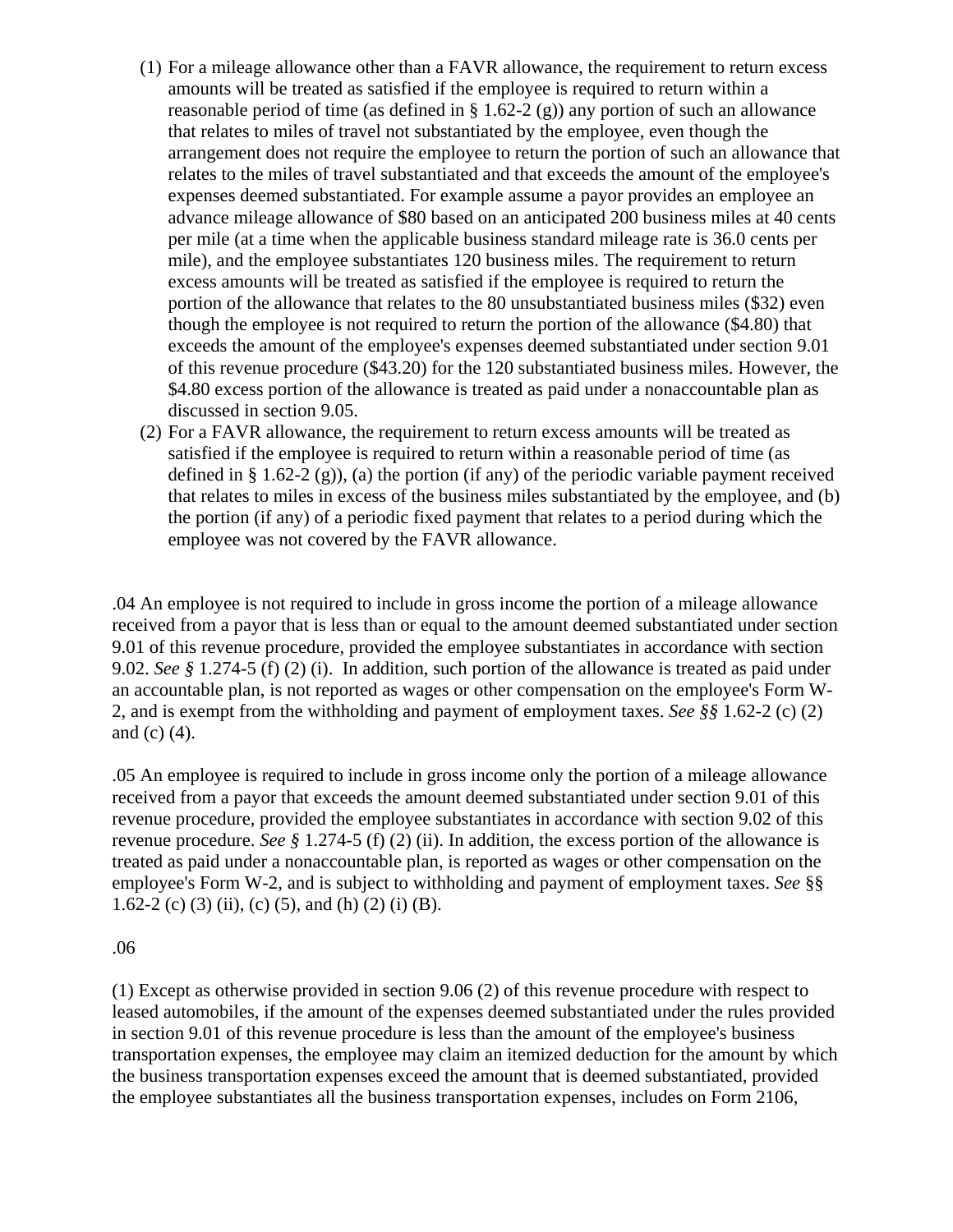*Employee Business Expenses*, the deemed substantiated portion of the mileage allowance received from the payor, and includes in gross income the portion (if any) of the mileage allowance received from the payor that exceeds the amount deemed substantiated. *See* § 1.274-5 (f) (2) (iii). However, for purposes of claiming this itemized deduction, substantiation of the amount of the expenses is not required if the employee is claiming a deduction that is equal to or less than the applicable standard mileage rate multiplied by the number of business miles substantiated by the employee minus the amount deemed substantiated under section 9.01 of this revenue procedure. The itemized deduction is subject to the 2-percent floor on miscellaneous itemized deductions provided in § 67.

(2) An employee whose business transportation expenses with respect to a leased automobile are deemed substantiated under section 9.01 (1) of this revenue procedure (relating to an allowance other than a FAVR allowance) may not claim a deduction based on actual expenses unless the employee does so consistently beginning with the first business use of the automobile after December 31, 1997. However, an employee whose business transportation expenses with respect to a leased automobile are deemed substantiated under section 9.01 (2) of this revenue procedure (relating to a FAVR allowance) may not claim a deduction based on actual expenses.

.07 An employee may deduct an amount computed pursuant to section 5.01 of this revenue procedure only as an itemized deduction. This itemized deduction is subject to the 2-percent floor on miscellaneous itemized deductions provided in § 67.

.08 A sell-employed individual may deduct an amount computed pursuant to section 5.01 of this revenue procedure in determining adjusted gross income under §62 (a) (1).

.09 If a payor's reimbursement or other expense allowance arrangement evidences a pattern of abuse of the rules of § 62 (c) and the regulations thereunder, all payments under the arrangement will be treated as made under a nonaccountable plan. Thus, such payments are included in the employee's gross income, are reported as wages or other compensation on the employee's Form W-2, and are subject to withholding and payment of employment taxes. *See* §§ 1.62-2 (c) (3), (c) (5), and (h) (2).

# SECTION 10. WITHHOLDING AND PAYMENT OF EMPLOYMENT TAXES

.01 The portion of a mileage allowance (other than a FAVR allowance), if any, that relates to the miles of business travel substantiated and that exceeds the amount deemed substantiated for those miles under section 9.01 (1) of this revenue procedure is subject to withholding and payment of employment taxes. *See* § 1.62-2 (h) (2) (i) (B).

(1) In the case of a mileage allowance paid as a reimbursement, the excess described in section 10.01 of this revenue procedure is subject to withholding and payment of employment taxes in the payroll period in which the payor reimburses the expenses for the business miles substantiated. *See* § 1.62-2 (h) (2) (i) (B) (2).

(2) In the case of a mileage allowance paid as an advance, the excess described in section 10.01 of this revenue procedure is subject to withholding and payment of employment taxes no later than the first payroll period following the payroll period in which the business miles with respect to which the advance was paid are substantiated. *See* § 1.62-2 (h) (2) (i) (B) (3). If some or all of the business miles with respect to which the advance was paid are not substantiated within a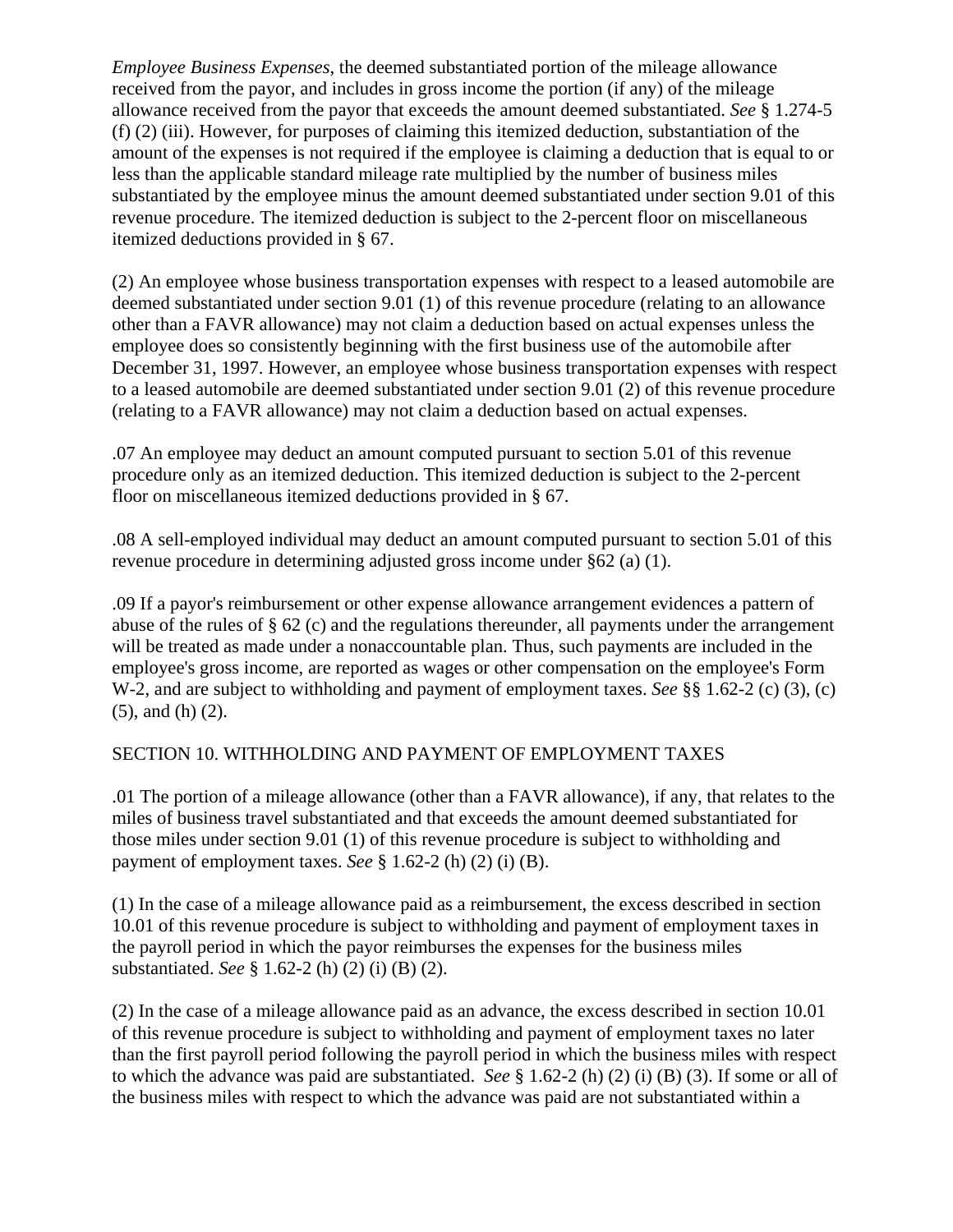reasonable period of time and the employee does not return the portion of the allowance that relates to those miles within a reasonable period of time, the portion of the allowance that relates to those miles is subject to withholding and payment of employment taxes no later than the first payroll period following the end of the reasonable period. *See* § 1.62-2 (h) (2) (i) (A).

(3) In the case of a mileage allowance that is not computed on the basis of a fixed amount per mile of travel (for example, a mileage allowance that combines periodic fixed and variable rate payments, but that does not satisfy the requirements of section 8 of this revenue procedure), the payor must compute periodically (no less frequently than quarterly) the amount, if any, that exceeds the amount deemed substantiated under section 9.01 (1) of this revenue procedure by comparing the total mileage allowance paid for the period to the applicable standard mileage rate in section 5.01 of this revenue procedure multiplied by the number of business miles substantiated by the employee for the period. Any excess is subject to withholding and payment of employment taxes no later than the first payroll period following the payroll period in which the excess is computed. *See* § 1.62-2 (h) (2) (i) (B) (4).

(4) For example, assume an employer pays its employees a mileage allowance at a rate of 40 cents per mile (when the business standard mileage rate is 36.0 cents per mile). The employer does not require the return of the portion of the allowance that exceeds the business standard mileage rate for the business miles substantiated (4.0 cents). In June, the employer advances an employee \$200 for 500 miles to be traveled during the month. In July, the employee substantiates to the employer 400 business miles traveled in June and returns \$40 to the employer for the 100 business miles not traveled. The amount deemed substantiated for the 400 miles traveled is \$ 144 and the employee is not required to return the remaining \$16. No later than the first payroll period following the payroll period in which the 400 business miles traveled are substantiated, the employer must withhold and pay employment taxes on \$16.

.02 The portion of a FAVR allowance, if any, that exceeds the amount deemed substantiated for those miles under section 9.01 (2) of this revenue procedure is subject to withholding and payment of employment taxes. See § 1.62-2 (h) (2) (i) (B).

(1) Any periodic variable rate payment that relates to miles in excess of the business miles substantiated by the employee and that the employee fails to return within a reasonable period, or any portion of a periodic fixed payment that relates to a period during which the employee is treated as not covered by the FAVR allowance and that the employee fails to return within a reasonable period, is subject to withholding and payment of employment taxes no later than the first payroll period following the end of the reasonable period. See  $\S$  1.62-2 (h) (2) (i) (A).

(2) Any optional high mileage payment is subject to withholding and payment of employment taxes when paid.

# SECTION 11. EFFECT ON OTHER DOCUMENTS

Rev. Proc. 2001-54, 2001-48 I.R.B. 530, is hereby superseded for mileage allowances that are paid both (1) to an employee on or after January 1, 2003, and (2) with respect to transportation expenses paid or incurred by the employee on or after January 1, 2003. Rev. Proc. 2001-54 is also hereby superseded for purposes of computing the amount allowable as a deduction for transportation expenses paid or incurred on or after January 1, 2003.